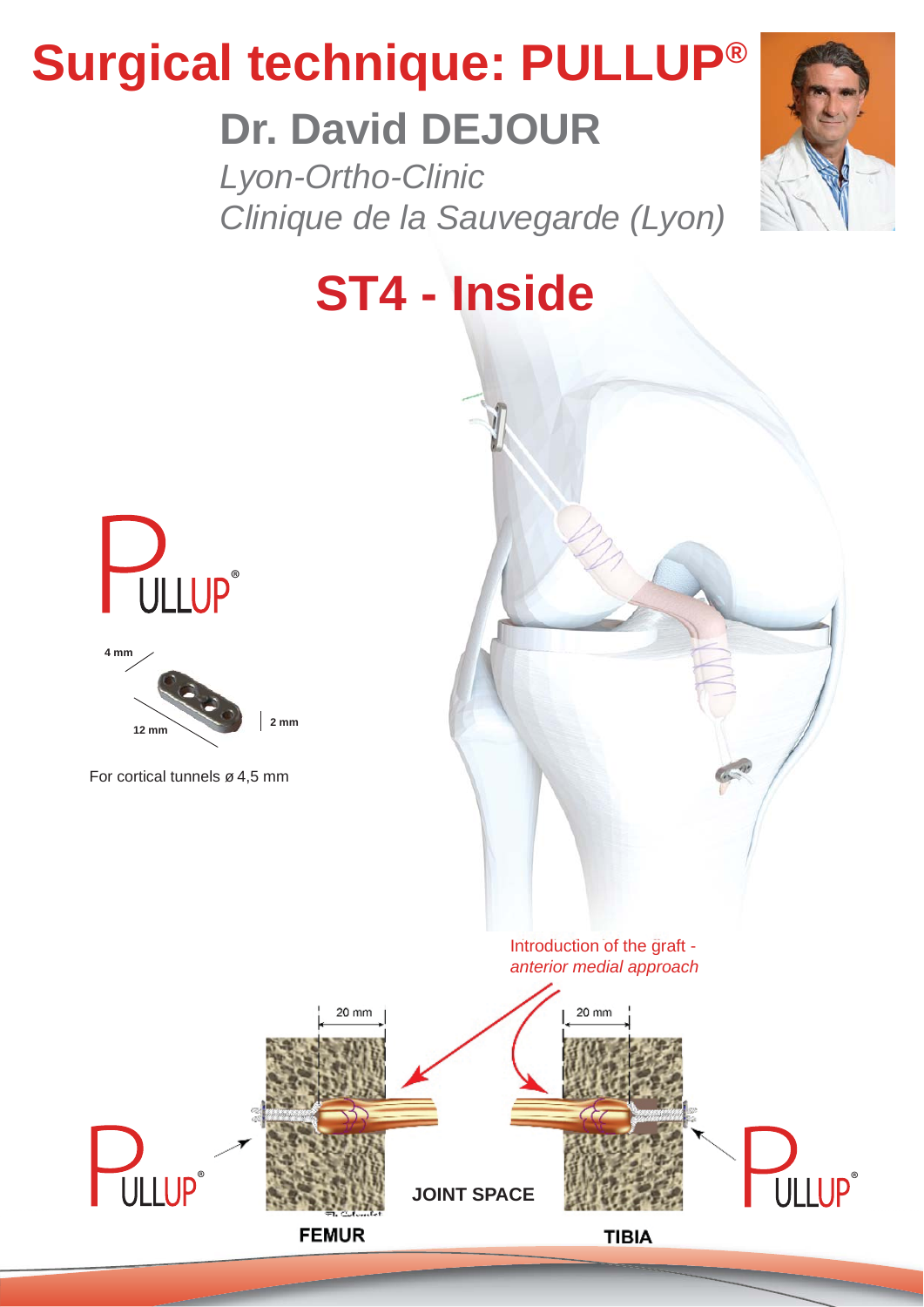# **1 – Graft harvesting**

Harvest the ST with a open or close tendon stripper.

#### **2 – Graft preparation**



Enlarge the white braids loops and install the 2 Pullup® devices on the GraftTech® preparation station.

The ST has to be quadrupled around the Pullup® loops.

Remove the green sutures from the Pullup® plates. They can be used later for the graft passage.



Once the graft is loaded in linkage with Pullup® loops, the graft free ends are crossed and wrapped around with a POWERTEX® suture.

Each stich must cross all the 4 bundles, with the knots preferably positioned inside the graft.

*Be aware of not passing thru the Pullup® loops with the needle.*



Calibrate and measure the graft (55 to 60 mm depending on the patient's size).

A distance of 15 mm is marked on both graft free ends with a sterile pen, corresponding to the graft position at the socket entries.

The graft is pre tensioned on the GraftTech® .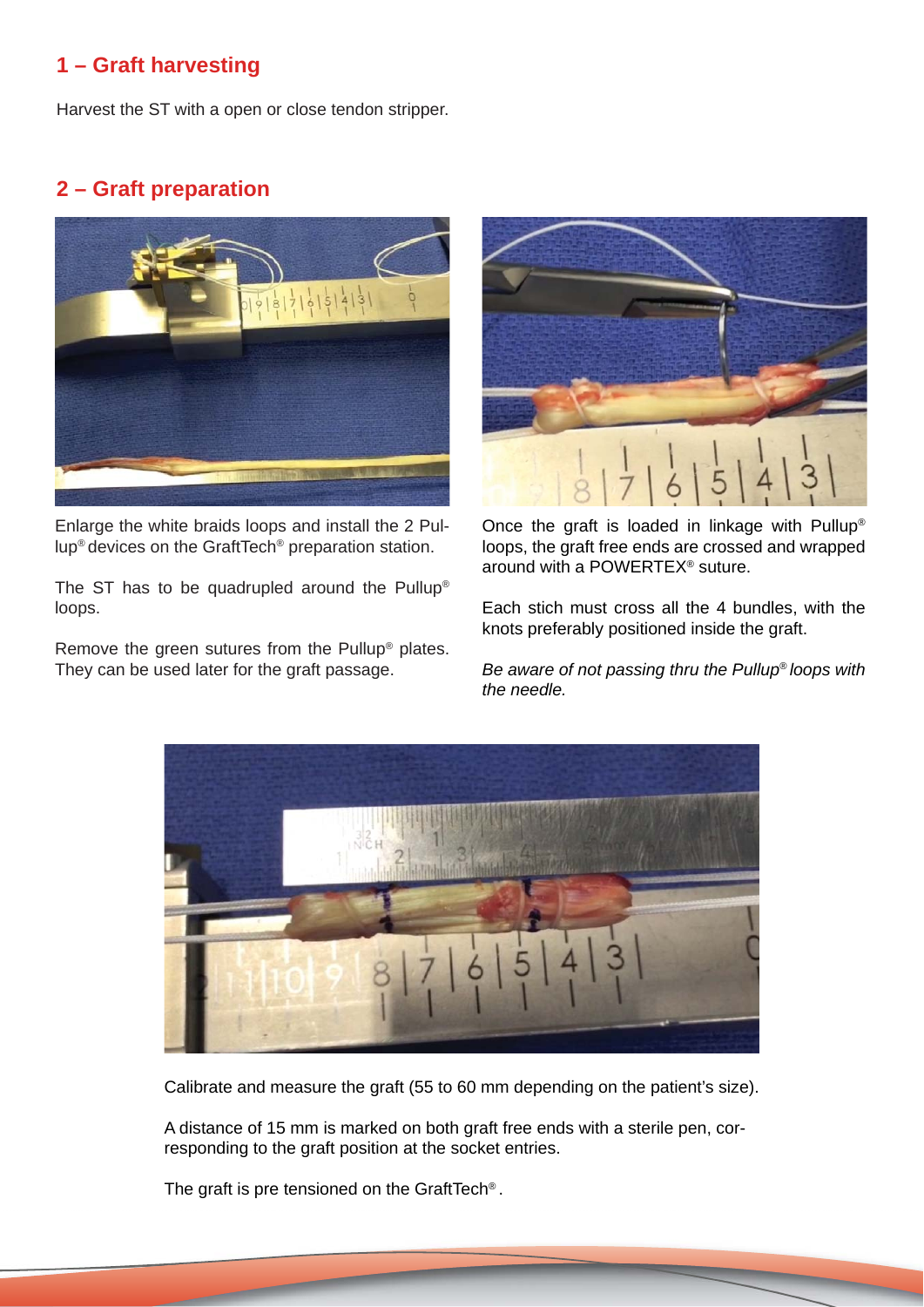# **3 – Tunnels drilling**

#### **Complete tunnel at 4.5 mm:**



Outside-in femoral guide is positioned (45° coronal plane; 30° proximally - distally), thus the femoral pin is positioned in the center of ACL anatomic footprint.

A complete tunnel (4,5 mm) is drilled.



Tibial guide is positioned (55°- 65° coronal plane; 25° sagittal plane), then the tibial pin is positioned in the center of ACL anatomic footprint.

A complete tunnel (4,5 mm) is drilled.

#### **Tibial and femoral socket drilling:**



Insert the retrograde drill with the same diameter of the graft in the tibial tunnel.

Open the retrograde drill with the proper device.



Manual retrograde drill tibial socket (20-25 mm) has to be performed. The tunnel length depends on the graft size; it is advised to drill 3 mm more than the graft length to optimize the intra-articular graft tension and position.

Repeat this procedure for the femoral socket.